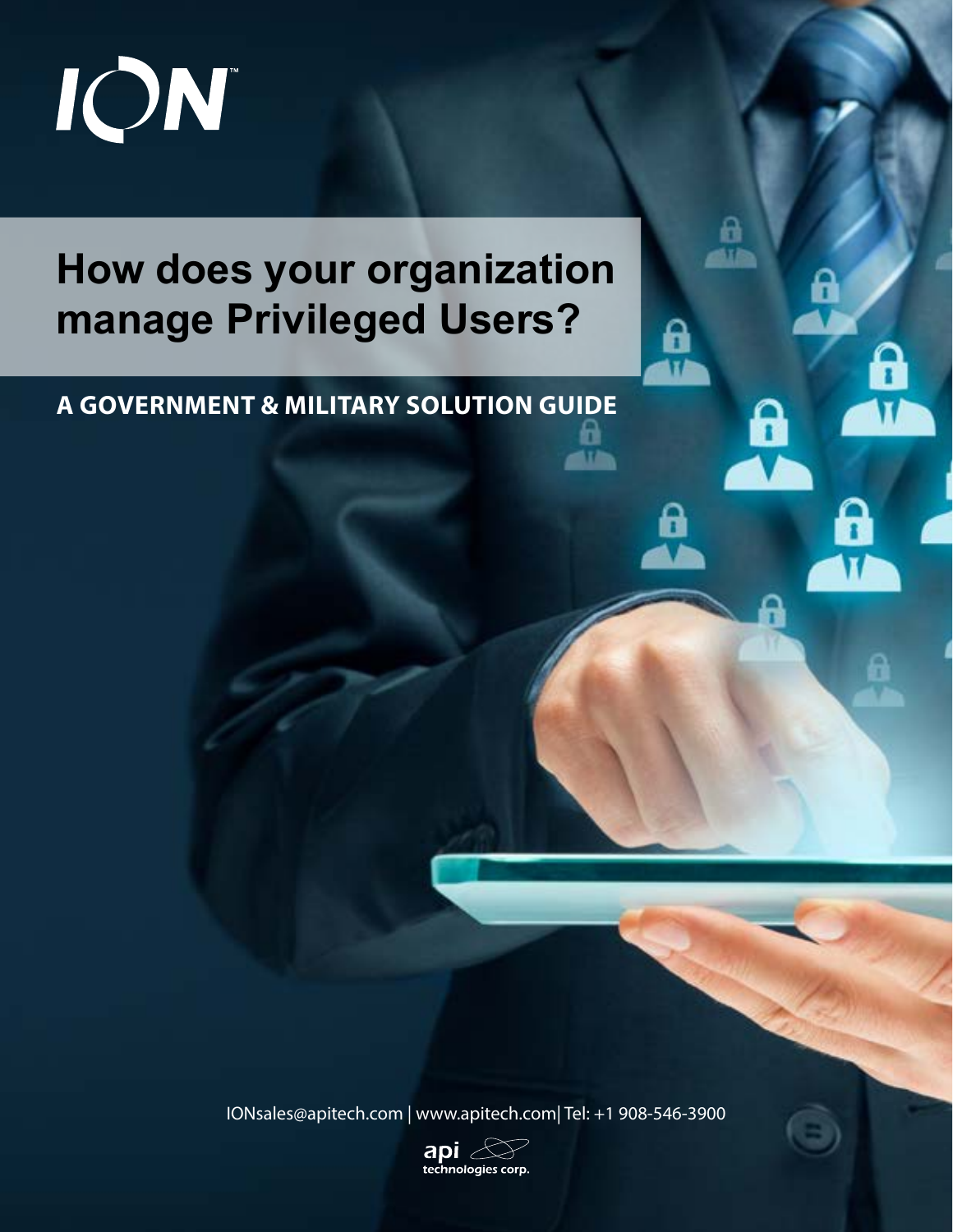

#### **Who is ION Networks?**

ION Networks… The most trusted name in remote device management and secure access technology for defense and commercial applications. The ION solution enables service providers, equipment manufacturers, government and military agencies, and corporations to remotely manage, monitor, and secure critical voice and data networks.

Ensuring the "privileged" system administrator can access systems without compromising security and only trusted users can access these systems requires a comprehensive solution that secures all privileged user connections; whether the user is an employee of a corporate enterprise IT organization, an equipment manufacturer or 3rd party consultant/ service provider.

## **A Solution for Every Industry**

technology, telecommunications, and healthcare are able to use a cost-effective and leading privileged user access A majority of IT security dollars are spent on securing the perimeter of the enterprise network and providing security to end-user applications. Unfortunately, this does not include protection against attacks by "trusted" insiders who are routinely given access to network administrative interfaces. With ION, industries such as banking, government, security solution.



### **Secure Systems & Information Assurance**

For years, ION Networks has provided a solution to manage Priviliged User Access. ION is the most trusted name in remote device management and secure access technology. ION appliances and software enable service providers, equipment manufacturers, government and military agencies, and corporations to remotely manage, monitor, and secure critical voice and data networks. ION is part of the Secure System & Assurance Division of **API Technologies** which designs security solutions for senstiive environemts where data, if compromised, could have severe financial, political, privacy and defense-related consequences.

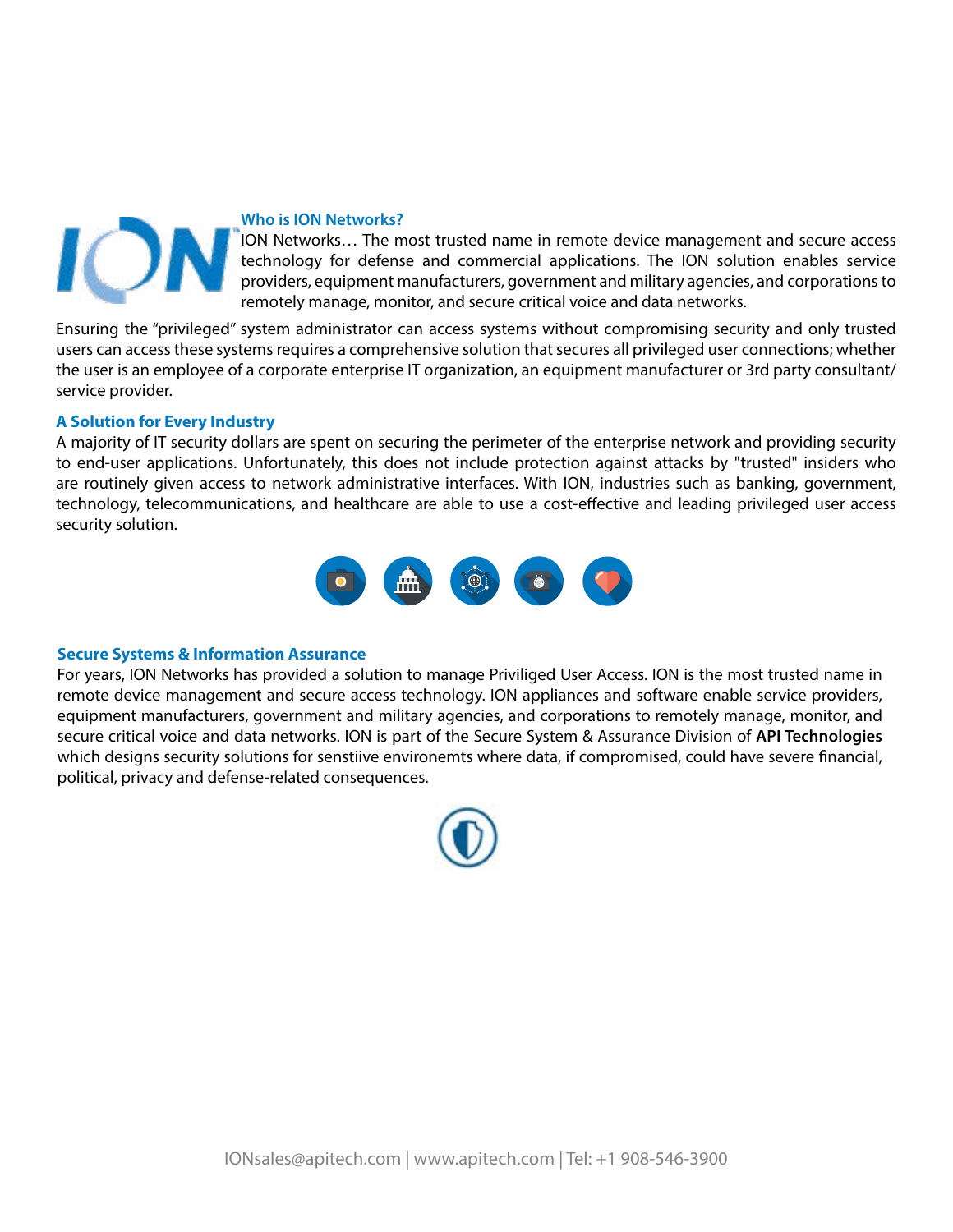# $CV23$

7 B C 4 F B

# ENABLE SECURE REMOTE DEVICE MANAGEMENT OVER ANY NETWORK

# **Securing Remote Management for the World's Most Critical Information & Communication Assets**

07BC4FB FBCV23

100100100100100253001002

#### **The Challenge**

As agencies and employees become more geographically disparate, remote management of IT and voice systems becomes a necessity. Every day internal technicians, contractors, and outside vendors remotely access all types of equipment, including PBX and VoIP systems, IT devices, and storage systems. Remote access and management systems have changed from simple terminal emulation programs to web, remote desktop, and proprietary tools. Operations departments are overwhelmed by new and ever-changing security and compliance requirements, burdened with re-purposing and managing legacy remote access technology ill-equipped to meet today's remote management requirements. Finally, it is required that a solution is certified for U.S. Government use, eliminating procurement and deployment barriers.

#### **The Solution**

Ensuring the Privileged System Administrator can access systems without compromising security and only trusted users can access these systems requires a comprehensive solution that secures all privileged user connections.

### **Secure all users including:**

- Government enterprise IT organization employee
- Equipment manufacturer
- 3rd party consultant or service provider

#### **Flexibility**

07BC4EB

The ION solution is a purpose-built platform to enable secure remote device management with a security architecture foundation. Using similar security techniques as enterprise security platforms, this application enables access for both internal and external privileged users.

34 S V S S S 4 H I 8 9 S 4 G H

002530010023

#### **Compliance, Listed On DISA APLITS**

Meeting the most stringent security requirements, the ION solution has been JITC certified and vetted by the U.S. DoD and some of the world's largest financial institutions. ION technology has a security pedigree backed up by FIPS and NIAP certifications.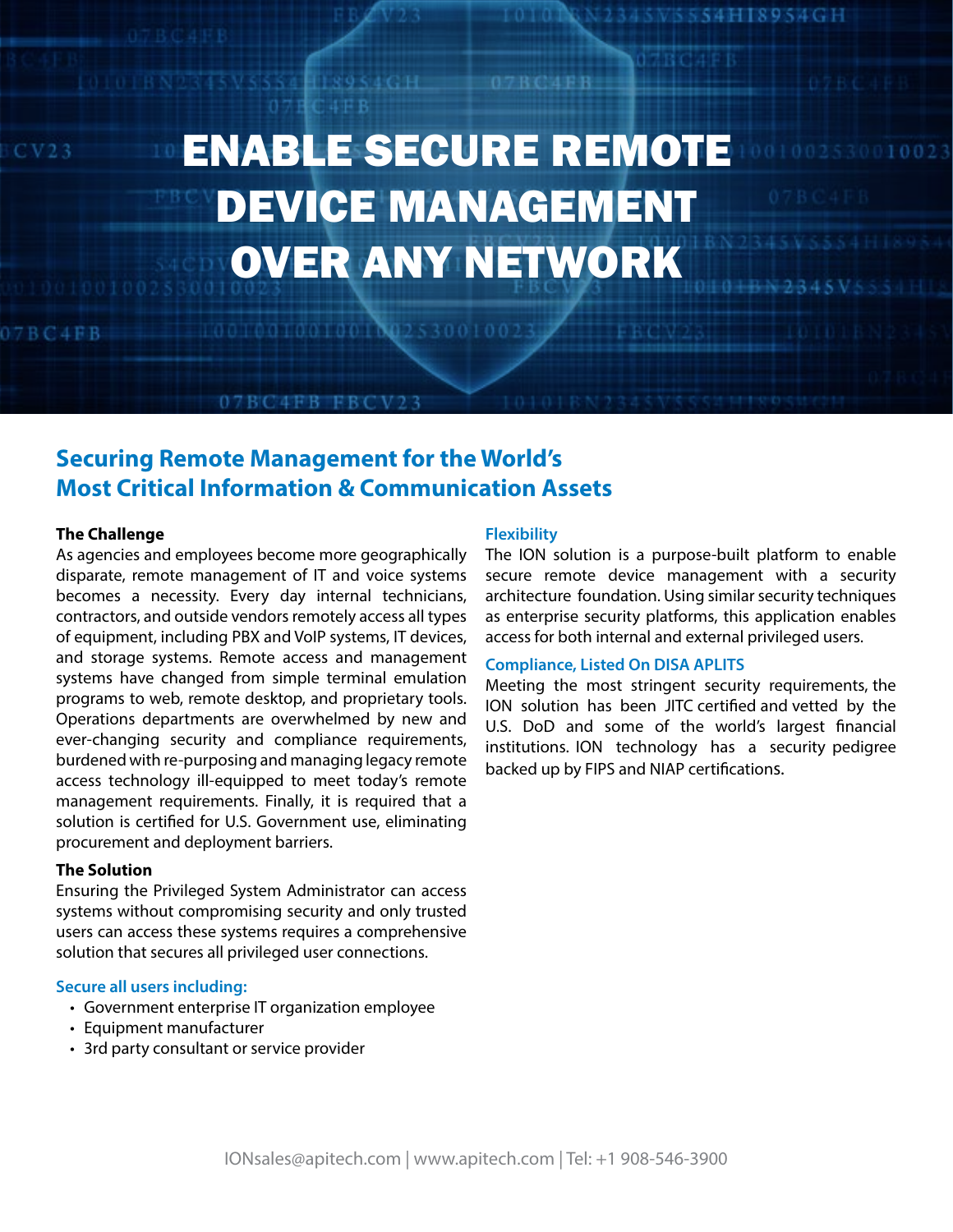# **Product Overview**

The ION solution is comprised of an access gateway called PRIISMS and multi-function security appliances that enable local security and connectivity to remote devices.

ION Networks is trusted. We have made significant investments into FIPS and Common Criteria certification to ensure the security foundation of our solution has been vetted by a third party testing organization. Addiitonally, ION Networks updates software regularly based on new software vulneralbilities and keeps up to date with updates to Open Source components.

## **Scalability & High Availability**

- Secure privileged user access from 25 managed devices to thousands of IT devices.
- Ensure high availability deployments with system redundancy eliminating a single point of failure.

# **Flexible Platform Support**

- Run all ION products on dedicated hardware/appliances or on virtual machines
- Supported for traditional enterprise deployments or in the cloud.
- Compatible with ESXI server or Hyper V.



# **Government & Military Deployment**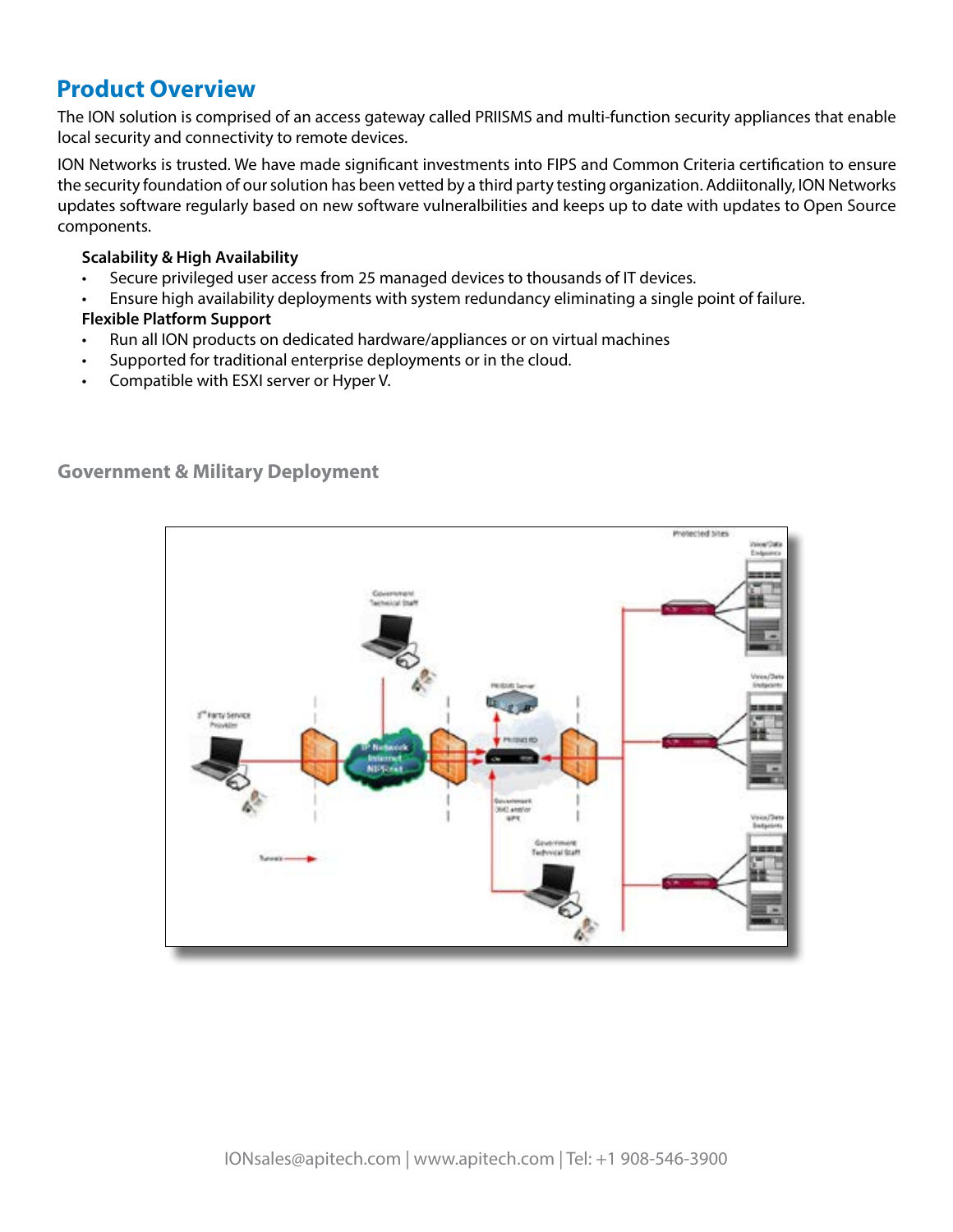

# **PRIISMS**

ION **PRIISMS** (*Proactive Remote Integrated Intelligent Secure Management Solution*) is a secure web-based gateway application that provides centralized control over security and administrative access policies of distributed and complex network device environments. Service providers / network administrators can confi gure, troubleshoot, and manage consolidated or geographically dispersed critical network devices, in- or out-of-band, remotely or from a central Network Operations Center (NOC). The PRIISMS architecture provides a scalable solution ensuring the highest of availability an unlimited number of connections.

PRIISMS is a simple to use platform that provides a robust set of security features ensuring only trusted users can access the management interfaces of mission critical systems. In addition, PRIISMS provides the most comprehensive set of audit.

capabilities documenting what device(s) a privileged user accessed, and what changes they made with recorded sessions. PRIISMS provides the ability to control who can get access to specifi c devices and confi dence with transparent knowledge of what was done be it device access via SSH, Web, RDP or propriety client.

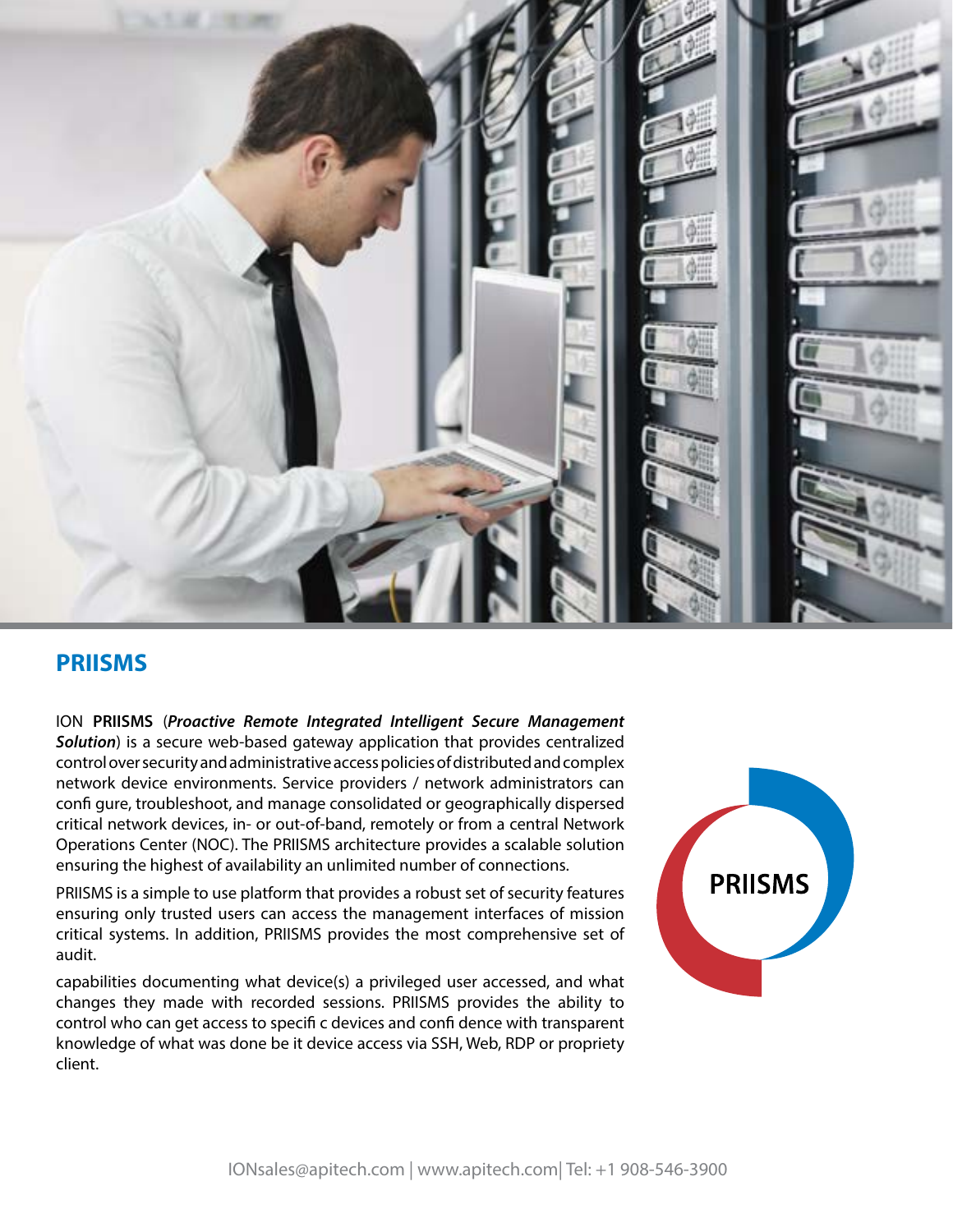# **Service Access Point Appliances**

ION has a range of hardware and virtual machine (VM) security appliances to meet the unique needs of both VoIP and IT deployments . Secure appliances provide flexible and adaptable connectivity solutions via diverse networks or physical connectivity to devices via console ports or networks such as the PSTN, Cellular, or broad band networks. Utilizing the ION VM security appliance enables secure remote access to systems in Cloud network environments.

**What are the recommended appliances...**

## **ION™ SA5600-IA2 DoD/Gov Edition**

- JITC/IA certified
- Dial-up, IP and console access
- Built-in two factor authentication
- Encrypted link
- CAC/PIV/SIPR card authentication

## **ION™ Secure Virtual Machine**

- Eliminates the cost of physical appliances
- Ensures privileged administrators access only permitted Cloud based systems utilizing VPN tunneling technology
- Cost-eff ective and scalable solution for small and large deployments
- Compatible with VMware, ESXI Server and Microsoft Hypervisor



## **ION™ SA5610-SAL Avaya SAL Edition**

- Plug-and-play SAL Gateway appliance
- Installs in under 10 minutes\*
- Complete SAL Gateway installation without the headache of building from scratch supports SAL Gateway and SLAMON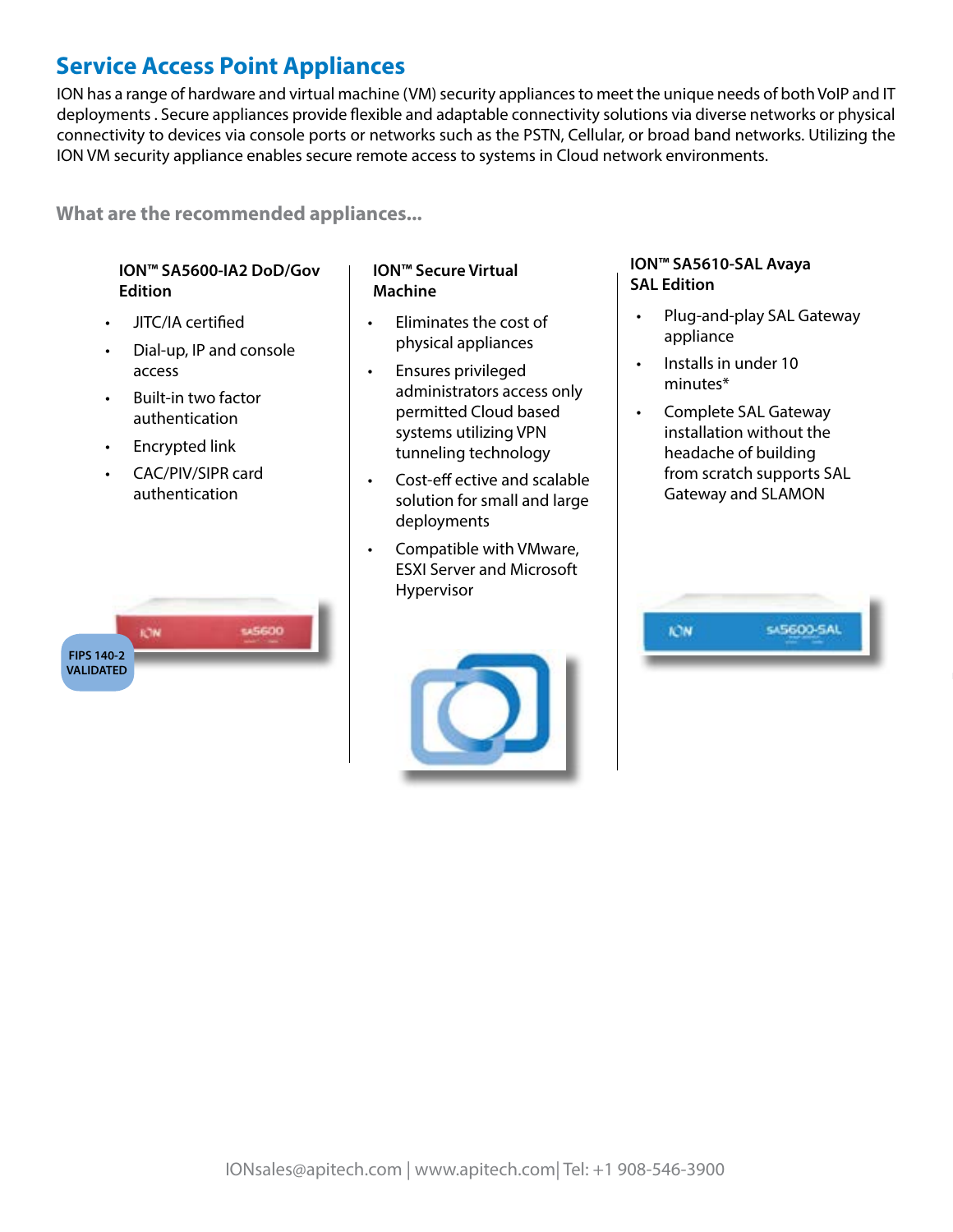# **Selected Use Cases**



## **US Department of Defense | US Marine Corps | Defense information Systems Agency | Defense Health Agency**

The US DoD required that all systems installed on IP or voice networks pass a system interoperability and information assurance test. The ION solution was one of the first systems that passed both sets of tests and received JITC approval. [The ION system was and certified with Avaya, Cisco, Nortel, Juniper & Lucent systems.] Use of the ION system was then expanded to secure all system administrative interfaces of critical communication systems located at US Marine Corps, Defense Information Systems Agency and The Defense Health Agency bases across the globe.

### **NASA**



NASA needed a secure out-of-band (dial-up) access system to Cisco routers and switches that met their requirement for strong authentication. Since two-factor authentication and SSH encryption is embedded in ION solution NASA choose the SA5600 Secure Appliance for this application.

### **White House Communications Office**

The White House Communications Office is responsible for managing and monitoring critical voice systems used by the President of the United States. Whether the President is in the White House or traveling in Air Force One his communications go through a special Avaya voice system. The White House Communications Team uses the ASG Guard II (Avaya OEM of ION's Secure 5500 appliance) to remotely access these Avaya switch and voice adjunct systems for remote diagnostics and management.



### **United States Postal Service**

Sprint is the primary voice provider for the United States Postal Services. Sprint needs to remotely access the Nortel voice devices installed at US Post Office locations across the country. The US Post Office has a stringent security requirement that Sprint could only meet with the ION SA5600 Secure Appliance. With the SA5600 Secure Appliance, Sprint can now securely monitor voice systems installed at post office locations throughout the country.



IONsales@apitech.com | www.apitech.com| Tel: +1 908-546-3900